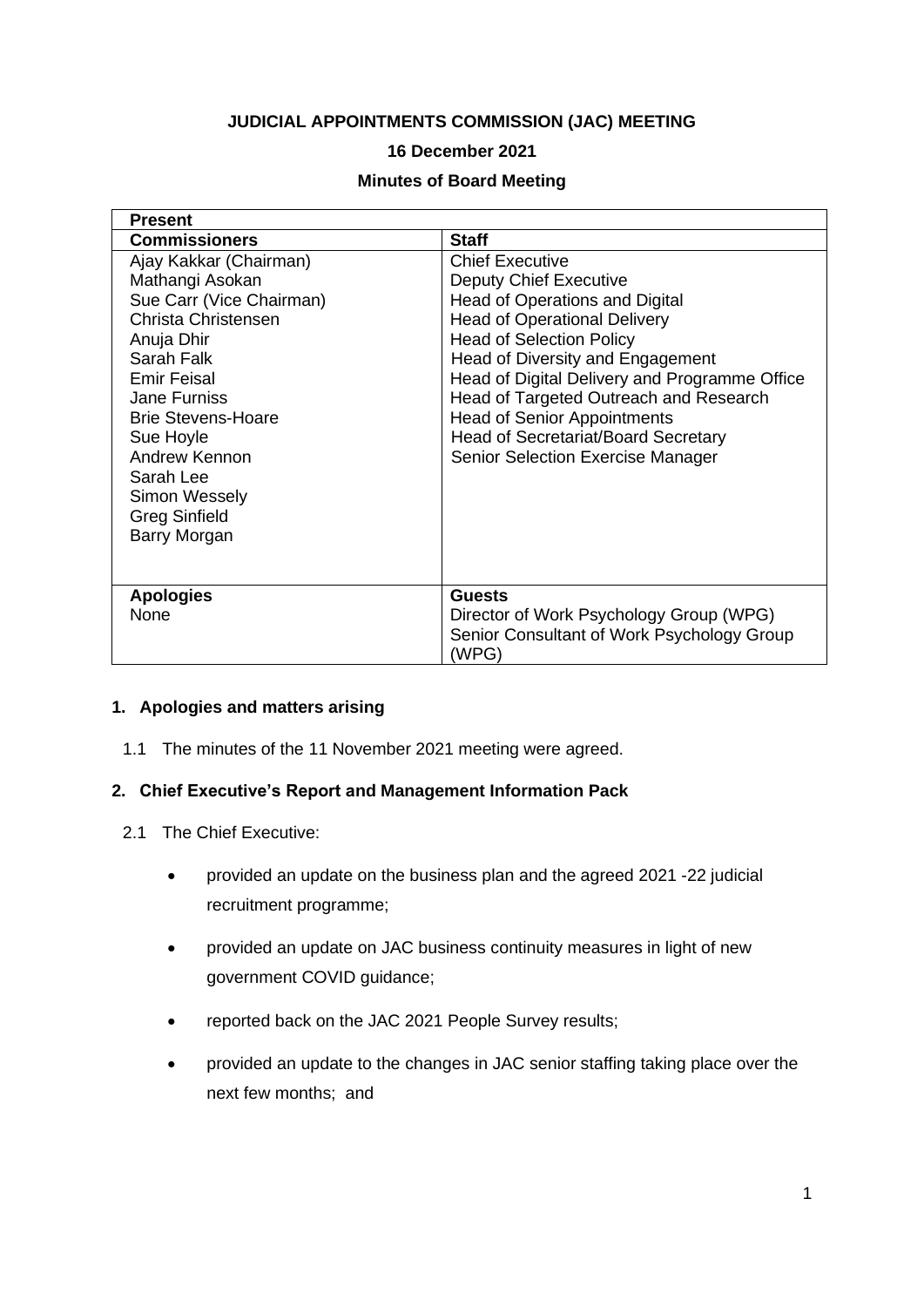• provided an update on the JAC's financial position and allocation for 2022-23.

### **3. Report back from Committees and Working Groups**

3.1 The Chairman asked Commissioners to report back on recent meetings of committees and working groups.

## **Digital Board**

- 3.2 Andrew Kennon (AK) updated the Board on the work of the Digital Board (DB) which took place on 25 November 2021.
- 3.3 The DB considered a comprehensive review of the JAC's digital platform tech stack which was recently undertaken by an independent Digital Agency, Deeson, which confirmed our current technology was suitable for the mid-term at least.
- 3.4 The DB was updated on progress made against the Digital Strategy and on the progress of the Road Map.
- 3.5 The DB received a summary of the success measures of qualifying tests on our digital platform in the past year. Over the last 12 months, the average error rate has been just 1.67%, well below the 5% benchmark used as the indicator for a successful test.
- 3.6 The DB confirmed that JARS has now been decommissioned and archived for retainment in accordance with our records retention and disposition schedule.

## **Advisory Group**

- 3.7 Jane Furniss (JF) provided an update to the Board on the Advisory Group (AG) held on 14 December 2021.
- 3.8 The Advisory Group considered situational questions in respect of the following exercises:
	- District Judge
	- Fee-paid Medical Members of the First-tier Tribunal, Health, Education and Social Care Chamber
	- Judge of the Mental Health Review Tribunal for Wales
	- Chamber President of the First-tier Tribunal, General Regulatory Chamber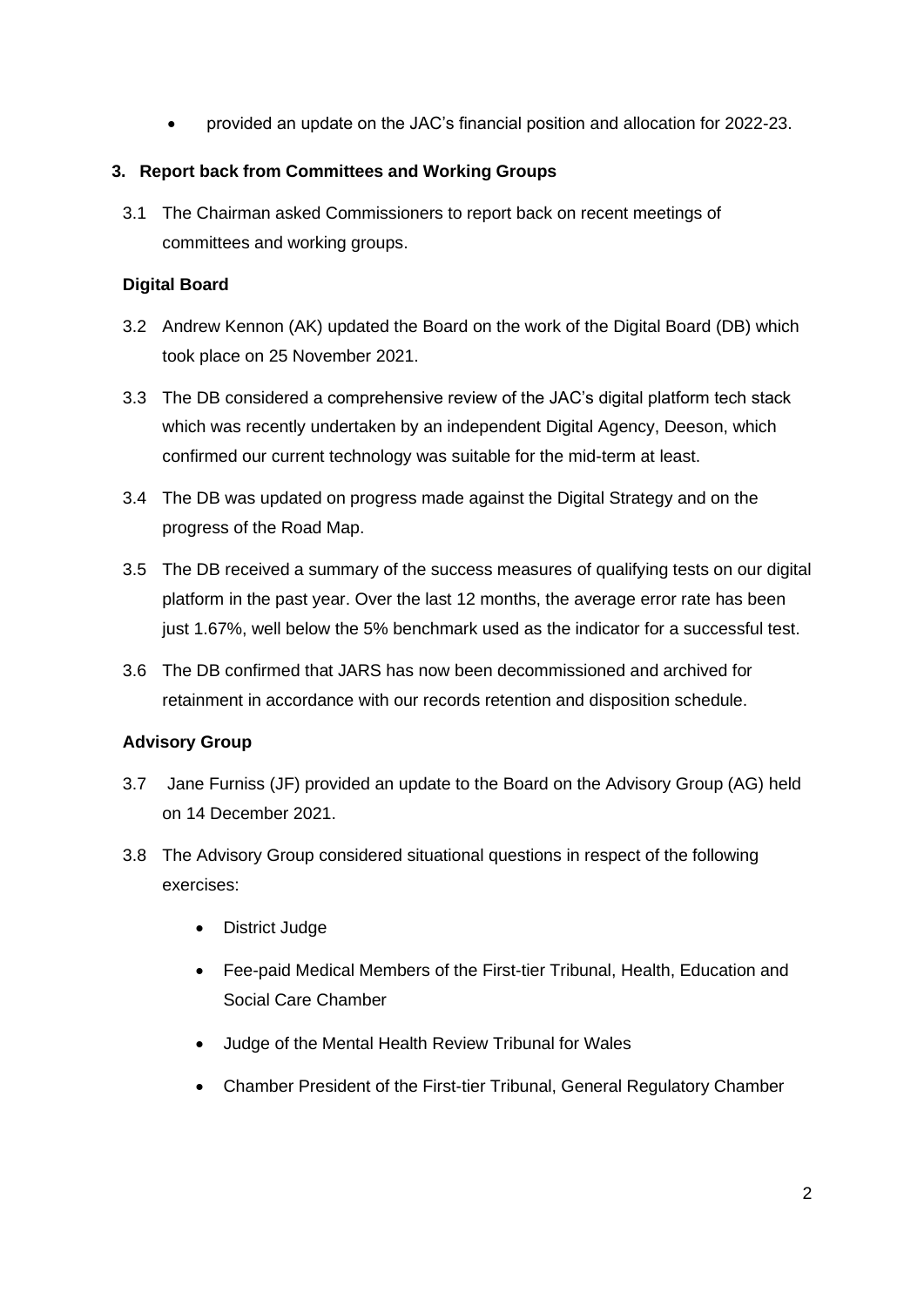#### **Welsh Matters Committee**

- 3.9 Barry Morgan (BM) provided an update to the Board on the Welsh Matters Committee which took place on 16 December 2021.
- 3.10 The Committee considered exercises with Welsh posts currently in progress and heard an update on progress from the action register.
- 3.11 The Committee heard updates on the establishment of the Constitutional Commission in Wales. The final report is expected to be published by the end of 2023.
- 3.12 The Committee were given sight of the Law Commission's report on the Devolved Tribunals.
- 3.13 The Chairman recorded his thanks on behalf of the Commission for the important work these subcommittees have undertaken through the year.

#### **4. Chairman's Report**

- 4.1 The Chairman briefed the Board on his recent meeting with the Senior President of Tribunals on 11 November and the Lord Chancellor on 22 November.
- 4.2 The Chairman chaired the Judicial Diversity Forum on 22 November.
- 4.3 The Chairman advised the Board the JAC diversity update was published on 9 December.
- 4.4 Commissioners reported back on the outreach activity they undertook throughout November and early December.
- 4.5 Jane Furniss attended the Society of Legal Scholars Annual President's reception on 12 November.
- 4.6 Sue Carr attended a Judicial Office s9(4) outreach event on 23 November for legal professions and on 25 November for existing judges.
- 4.7 Sue Carr attended a Judicial Office webinar for the Recorder Competition on 9 December. Sue was there both as a guest judge speaker and JAC representative.
- 4.8 Brie Stevens-Hoare attended an event for Lincoln's Inn Social Mobility Sub-Committee, entitled *Appointments: How they can help your career and how to get appointed*?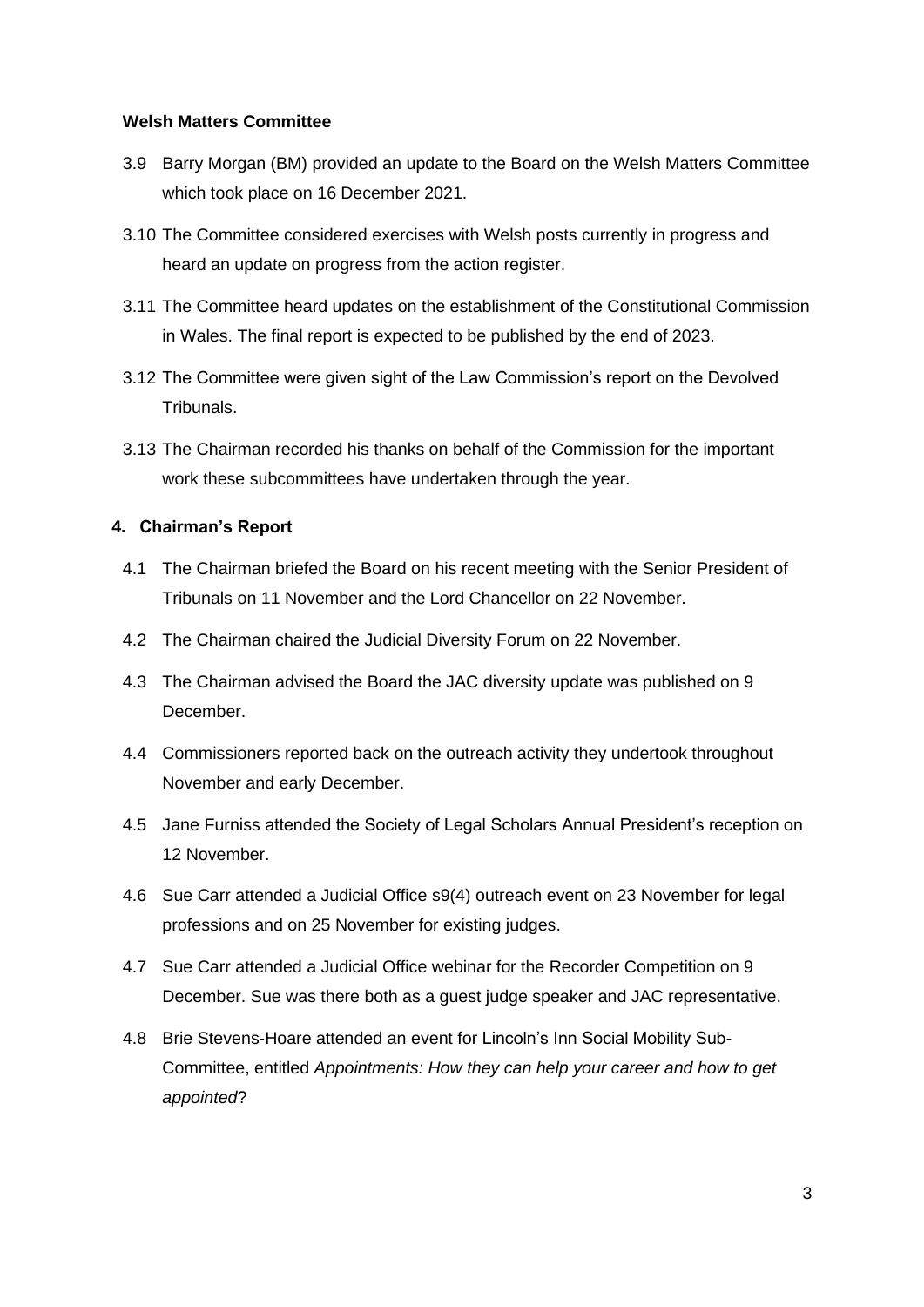# **5. Work Psychology Group presentation of preliminary findings from Statutory Consultation Review**

- 5.1 The Head of Selection Policy introduced the Work Psychology Group (WPG) presentation on the Statutory Consultation Review.
- 5.2 The Director (Dr Máire Kerrin) and Senior Consultant (Anne-Marie Smith) from WG presented the preliminary key findings of the review of the operation of statutory consultation and briefed the Commission Board on the further work to be undertaken in order to complete the review.
- 5.3 The Commission discussed the preliminary key findings and next steps and agreed to consider the results of the further work as soon as is viable at an extraordinary board meeting in the New Year.

# **6. District Judge (Magistrates' Court) selection process**

- 6.1 The Senior Selection Exercise Manager presented a paper outlining the planned selection process for the forthcoming District Judge (Magistrates' Courts) exercise.
- 6.2 Following discussion, the Commission endorsed the proposed process.

## **7. Forward Selection Exercise Programme Update**

- 7.1 The Head of Digital Delivery and Programme Office provided an update on the Selection Exercise Programme for the next year, and a new 5 year rolling programme of recruitment commencing April 2022
- 7.2 The Commission noted the update for information.

## **8. NatCen International Research Project Update**

- 8.1 The Head of Targeted Outreach and Research updated the Commission Board on the progress made by NatCen Social Research on the International Research Project, the additional mitigation the JAC has put in place to strengthen the report and a revised timetable with key milestones.
- 8.2 The Commission noted the update for information.

#### **9. Forward Look and AOB**

- 9.1 The Board noted the 2022 Forward Look and the Chairman confirmed the next Board meeting would be held on 10 February 2022.
- 9.2 The Chairman noted the departure of the Deputy Chief Executive Alice Ripley and thanked her for her extraordinary contribution to the JAC over the last ten years.